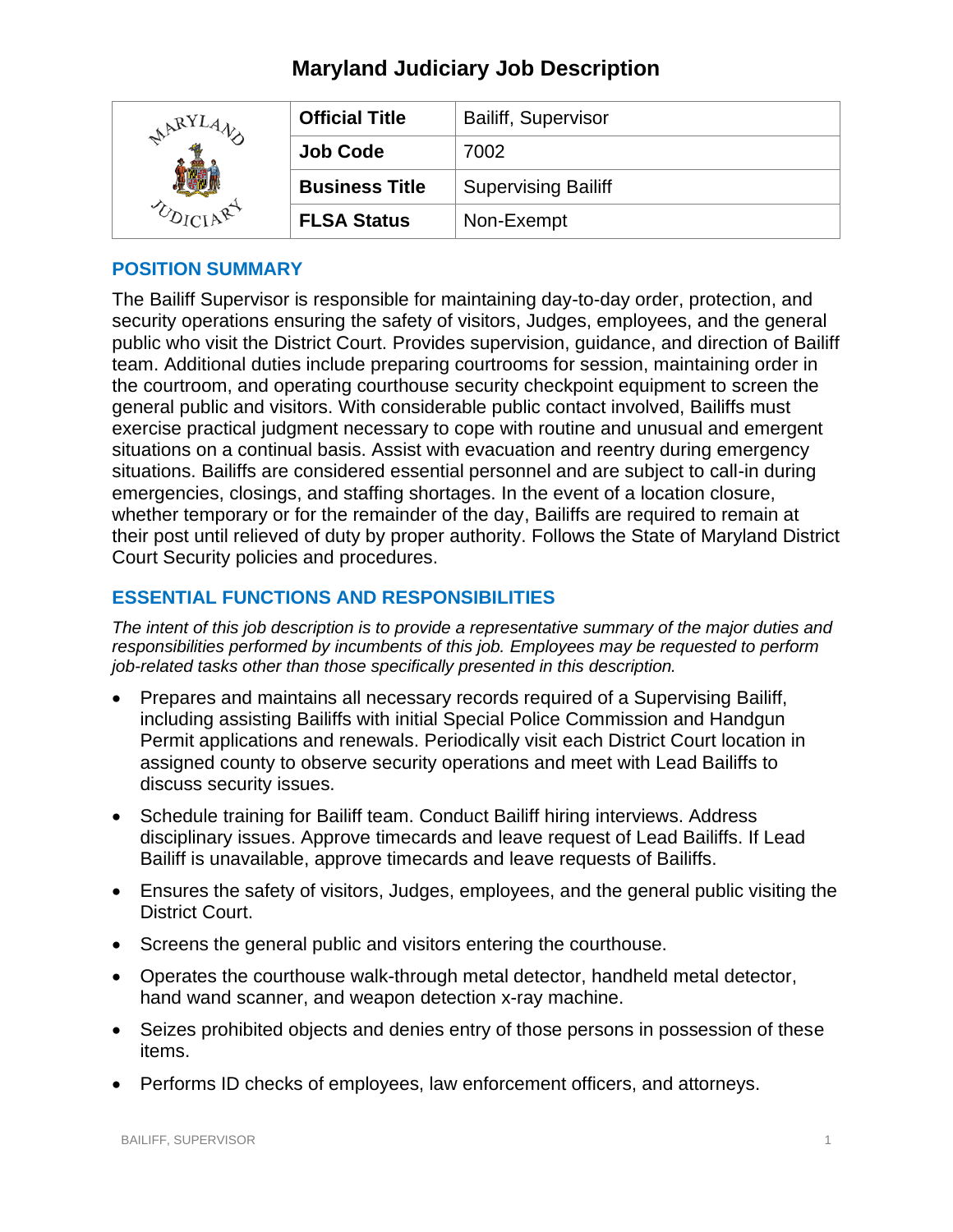- Prepares courtrooms for sessions and maintains order in the courtroom.
- With considerable public contact involved, the Bailiff must exercise practical judgement necessary to cope with routine and unusual or emergent situations on a continual basis.
- Must be prepared to make a scene arrest for violations of criminal statute on District Court property.
- Provides information and direction to the general public.
- Considered essential personnel and are subject to call-in during emergencies, closings, and staffing shortages.
- In the event of a location closure, whether temporary or for the remainder of the day, Bailiffs are required to remain at their post until relieved by proper authority.

## **MINIMUM QUALIFICATIONS**

#### **Education and Experience**

- High school diploma (or GED equivalent) and MUST have successfully graduated from a certified/accredited police training academy.
- One (1) year of law enforcement experience as a police officer (not to include time spent in police training academy) at a federal, state, or local law enforcement agency (equivalent to a Maryland Police and Correctional Training Commissions Certified police officer) *AND* successful completion of the required training program/probationary period.

# **KNOWLEDGE, SKILLS, AND ABILITIES**

#### **Knowledge of:**

- Courthouse and courtroom security protocols.
- Maryland Criminal Statute and laws of arrest.
- Arrest procedures and techniques.

#### **Skill in:**

- Customer and public service and handling problems courteously, tactfully, and patiently.
- Communicating information clearly and effectively.
- Maintaining order and enforcing rules.
- Implementing defensive and offensive tactics as they relate to subduing disorderly or disruptive individuals.
- Usage of firearms, OC spray, and handcuffing techniques.
- Recognizing emergency medical situations and administering first aid and CPR.
- Usage of standard office equipment, computer equipment, and computer applications.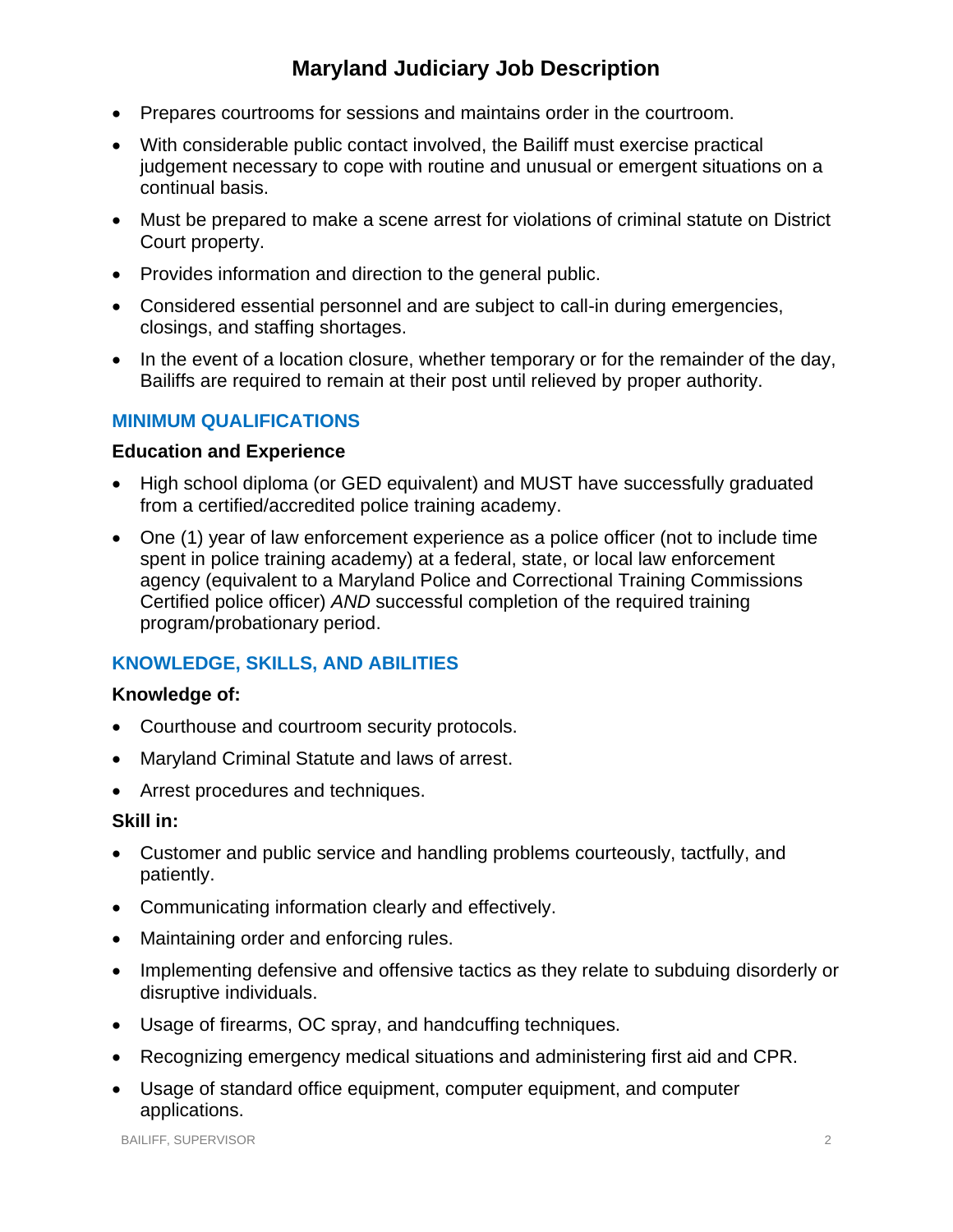# **Ability to:**

- Recognize and diffuse situations by taking prompt and appropriate action.
- Organize and work well with others.
- Assist, guide, and direct others in a polite, calm, controlled, professional, and efficient manner.
- Exercise tact, diplomacy, and impartiality while dealing with the general public, law enforcement personnel, and attorneys.
- Resolve unusual and/or complex situations in accordance with established procedures or assist others in resolving instances requiring deviation from standard procedures.
- Communicate clearly, tactfully, and effectively with Judges, the general public, police agencies, attorneys, and other court officials and personnel.
- Perform all essential functions of this position and pass a medical screening every three years (fitness for duty).
- Obtain and maintain a special police commission and MD handgun permit and complete all required training.
- Recommend modifications to improve procedures and practices.
- Use standard office and business equipment including, but not limited to, personal computers for emails and timesheet completion.
- Implement the District Court and building evacuation procedures.

# **SUPERVISORY RESPONSIBILITIES**

This position has formal supervisory responsibilities over other employees.

## **PHYSICAL DEMANDS**

*The physical demands described here are representative of those that must be met by an employee to successfully perform the essential functions of this job. Reasonable accommodations may be made to enable individuals with disabilities to perform the essential functions.*

This position involves *physical* work with frequent standing and walking for eight hours per day and requires the physical ability to restrain and/or detain individuals.

## **WORKING CONDITIONS**

*The work environment and exposures described here are representative of those an employee encounters while performing the essential functions of this job. Reasonable accommodations may be made to enable individuals with disabilities to perform the essential functions.*

This position works in an indoor environment and is not routinely or substantially exposed to adverse environmental conditions. Employee works in close quarters with others and often encounters individuals with known criminal or mental health backgrounds who may be hostile, emotionally charged, and/or wounded.